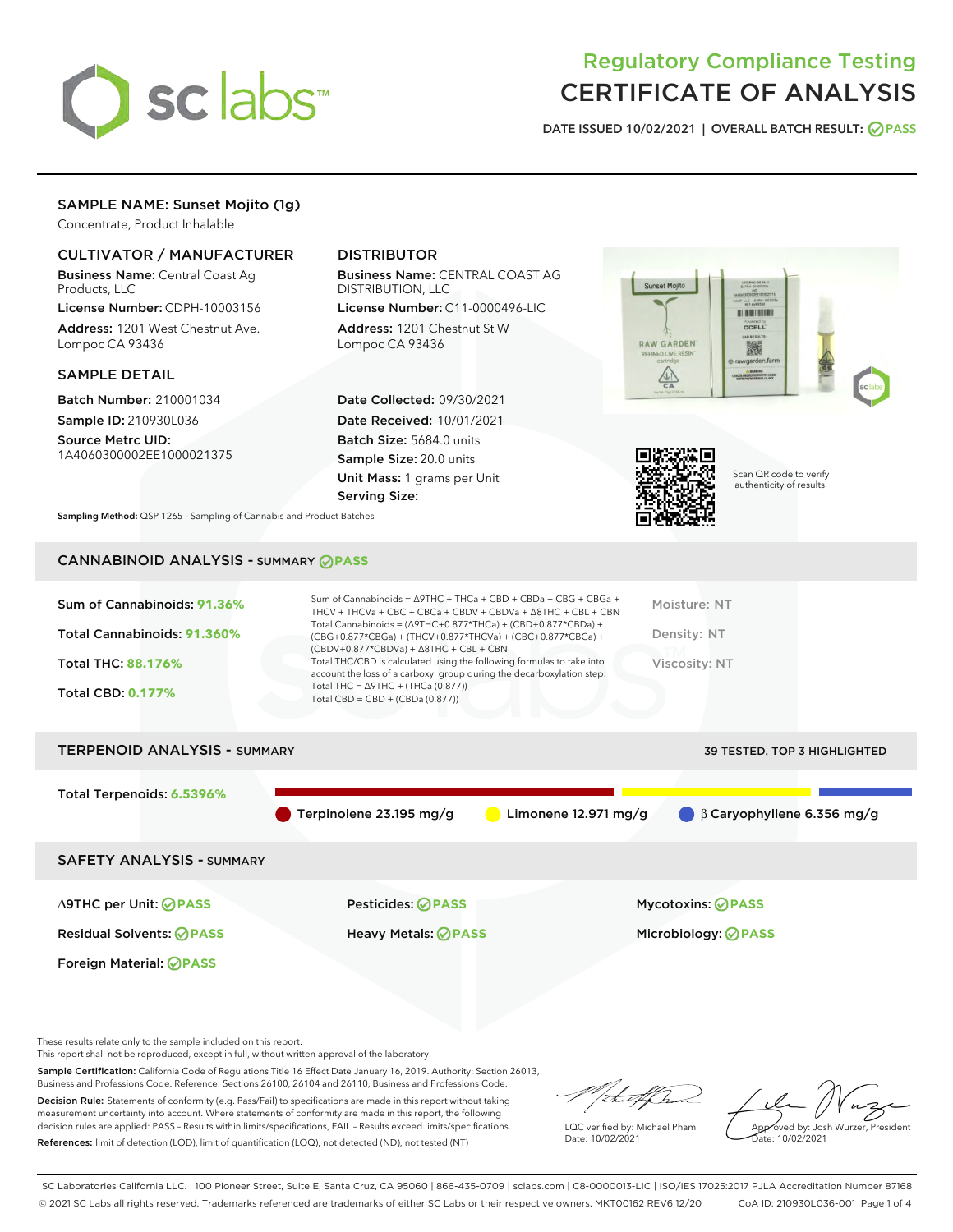



SUNSET MOJITO (1G) | DATE ISSUED 10/02/2021 | OVERALL BATCH RESULT: @ PASS

## CANNABINOID TEST RESULTS - 10/01/2021 2 PASS

Tested by high-performance liquid chromatography with diode-array detection (HPLC-DAD). **Method:** QSP 1157 - Analysis of Cannabinoids by HPLC-DAD

#### TOTAL CANNABINOIDS: **91.360%**

Total Cannabinoids (Total THC) + (Total CBD) + (Total CBG) + (Total THCV) + (Total CBC) + (Total CBDV) + ∆8THC + CBL + CBN

TOTAL THC: **88.176%** Total THC (∆9THC+0.877\*THCa)

TOTAL CBD: **0.177%**

Total CBD (CBD+0.877\*CBDa)

TOTAL CBG: 2.517% Total CBG (CBG+0.877\*CBGa)

TOTAL THCV: 0.36% Total THCV (THCV+0.877\*THCVa)

TOTAL CBC: ND Total CBC (CBC+0.877\*CBCa)

TOTAL CBDV: ND Total CBDV (CBDV+0.877\*CBDVa)

| <b>COMPOUND</b>            | LOD/LOQ<br>(mg/g) | <b>MEASUREMENT</b><br><b>UNCERTAINTY</b><br>mg/g | <b>RESULT</b><br>(mg/g) | <b>RESULT</b><br>(%) |
|----------------------------|-------------------|--------------------------------------------------|-------------------------|----------------------|
| <b>A9THC</b>               | 0.06 / 0.26       | ±30.333                                          | 881.76                  | 88.176               |
| <b>CBG</b>                 | 0.06/0.19         | ±0.992                                           | 25.17                   | 2.517                |
| <b>THCV</b>                | 0.1/0.2           | ±0.18                                            | 3.6                     | 0.36                 |
| <b>CBD</b>                 | 0.07/0.29         | ±0.082                                           | 1.77                    | 0.177                |
| <b>CBN</b>                 | 0.1/0.3           | ±0.08                                            | 1.3                     | 0.13                 |
| $\triangle$ 8THC           | 0.1/0.4           | N/A                                              | <b>ND</b>               | <b>ND</b>            |
| <b>THCa</b>                | 0.05/0.14         | N/A                                              | <b>ND</b>               | <b>ND</b>            |
| <b>THCVa</b>               | 0.07/0.20         | N/A                                              | <b>ND</b>               | <b>ND</b>            |
| <b>CBDa</b>                | 0.02 / 0.19       | N/A                                              | <b>ND</b>               | <b>ND</b>            |
| <b>CBDV</b>                | 0.04/0.15         | N/A                                              | <b>ND</b>               | <b>ND</b>            |
| <b>CBDVa</b>               | 0.03/0.53         | N/A                                              | <b>ND</b>               | <b>ND</b>            |
| <b>CBGa</b>                | 0.1 / 0.2         | N/A                                              | <b>ND</b>               | <b>ND</b>            |
| <b>CBL</b>                 | 0.06 / 0.24       | N/A                                              | <b>ND</b>               | <b>ND</b>            |
| <b>CBC</b>                 | 0.2 / 0.5         | N/A                                              | <b>ND</b>               | <b>ND</b>            |
| <b>CBCa</b>                | 0.07/0.28         | N/A                                              | <b>ND</b>               | <b>ND</b>            |
| <b>SUM OF CANNABINOIDS</b> |                   |                                                  | 913.60 mg/g             | 91.36%               |

**UNIT MASS: 1 grams per Unit**

| ∆9THC per Unit                                                                            | 1120 per-package limit | 881.76 mg/unit<br><b>PASS</b> |  |  |  |
|-------------------------------------------------------------------------------------------|------------------------|-------------------------------|--|--|--|
| <b>Total THC per Unit</b>                                                                 |                        | 881.76 mg/unit                |  |  |  |
| <b>CBD per Unit</b>                                                                       |                        | $1.77$ mg/unit                |  |  |  |
| <b>Total CBD per Unit</b>                                                                 |                        | $1.77$ mg/unit                |  |  |  |
| Sum of Cannabinoids<br>per Unit                                                           |                        | 913.60 mg/unit                |  |  |  |
| <b>Total Cannabinoids</b><br>per Unit                                                     |                        | 913.60 mg/unit                |  |  |  |
| <b>MOISTURE TEST RESULT</b><br><b>DENSITY TEST RESULT</b><br><b>VISCOSITY TEST RESULT</b> |                        |                               |  |  |  |

Not Tested

Not Tested

Not Tested

## TERPENOID TEST RESULTS - 10/02/2021

Terpene analysis utilizing gas chromatography-flame ionization detection (GC-FID). **Method:** QSP 1192 - Analysis of Terpenoids by GC-FID

| <b>COMPOUND</b>           | LOD/LOQ<br>(mg/g) | <b>MEASUREMENT</b><br><b>UNCERTAINTY</b><br>mg/g | <b>RESULT</b><br><b>RESULT</b><br>(%)<br>(mg/g) |                     |
|---------------------------|-------------------|--------------------------------------------------|-------------------------------------------------|---------------------|
| Terpinolene               | 0.008 / 0.026     | ±0.4755                                          | 23.195                                          | 2.3195              |
| Limonene                  | 0.005 / 0.016     | ±0.1855                                          | 12.971                                          | 1.2971              |
| $\beta$ Caryophyllene     | 0.004 / 0.012     | ±0.2263                                          | 6.356                                           | 0.6356              |
| $\alpha$ Pinene           | 0.005 / 0.017     | ±0.0423                                          | 4.920                                           | 0.4920              |
| $\beta$ Pinene            | 0.004 / 0.014     | ±0.0479                                          | 4.165                                           | 0.4165              |
| Ocimene                   | 0.011 / 0.038     | ±0.1043                                          | 3.250                                           | 0.3250              |
| <b>Myrcene</b>            | 0.008 / 0.025     | ±0.0377                                          | 2.926                                           | 0.2926              |
| $\alpha$ Humulene         | 0.009/0.029       | ±0.0527                                          | 1.641                                           | 0.1641              |
| Linalool                  | 0.009 / 0.032     | ±0.0426                                          | 1.120                                           | 0.1120              |
| $\alpha$ Phellandrene     | 0.006 / 0.020     | ±0.0099                                          | 0.728                                           | 0.0728              |
| Fenchol                   | 0.010 / 0.034     | ±0.0258                                          | 0.666                                           | 0.0666              |
| $\alpha$ Terpinene        | 0.005 / 0.017     | ±0.0092                                          | 0.615                                           | 0.0615              |
| 3 Carene                  | 0.005 / 0.018     | ±0.0082                                          | 0.580                                           | 0.0580              |
| Terpineol                 | 0.016 / 0.055     | ±0.0318                                          | 0.518                                           | 0.0518              |
| $\gamma$ Terpinene        | 0.006 / 0.018     | ±0.0072                                          | 0.414                                           | 0.0414              |
| Camphene                  | 0.005 / 0.015     | ±0.0031                                          | 0.272                                           | 0.0272              |
| trans- $\beta$ -Farnesene | 0.008 / 0.025     | ±0.0094                                          | 0.265                                           | 0.0265              |
| $\alpha$ Bisabolol        | 0.008 / 0.026     | ±0.0122                                          | 0.229                                           | 0.0229              |
| <b>Borneol</b>            | 0.005 / 0.016     | ±0.0052                                          | 0.124                                           | 0.0124              |
| Nerolidol                 | 0.009 / 0.028     | ±0.0047                                          | 0.074                                           | 0.0074              |
| Fenchone                  | 0.009 / 0.028     | ±0.0021                                          | 0.072                                           | 0.0072              |
| Sabinene                  | 0.004 / 0.014     | ±0.0008                                          | 0.068                                           | 0.0068              |
| Eucalyptol                | 0.006 / 0.018     | ±0.0014                                          | 0.056                                           | 0.0056              |
| Sabinene Hydrate          | 0.006 / 0.022     | ±0.0019                                          | 0.050                                           | 0.0050              |
| Valencene                 | 0.009 / 0.030     | ±0.0034                                          | 0.050                                           | 0.0050              |
| p-Cymene                  | 0.005 / 0.016     | ±0.0012                                          | 0.046                                           | 0.0046              |
| Geraniol                  | 0.002 / 0.007     | ±0.0011                                          | 0.025                                           | 0.0025              |
| Isoborneol                | 0.004 / 0.012     | N/A                                              | <loq< th=""><th><loq< th=""></loq<></th></loq<> | <loq< th=""></loq<> |
| Caryophyllene<br>Oxide    | 0.010 / 0.033     | N/A                                              | <loq< th=""><th><loq< th=""></loq<></th></loq<> | <loq< th=""></loq<> |
| Guaiol                    | 0.009 / 0.030     | N/A                                              | <loq< th=""><th><loq< th=""></loq<></th></loq<> | <loq< th=""></loq<> |
| (-)-Isopulegol            | 0.005 / 0.016     | N/A                                              | ND                                              | <b>ND</b>           |
| Camphor                   | 0.006 / 0.019     | N/A                                              | ND                                              | ND                  |
| Menthol                   | 0.008 / 0.025     | N/A                                              | ND                                              | <b>ND</b>           |
| Nerol                     | 0.003 / 0.011     | N/A                                              | ND                                              | <b>ND</b>           |
| Citronellol               | 0.003 / 0.010     | N/A                                              | ND                                              | ND                  |
| R-(+)-Pulegone            | 0.003 / 0.011     | N/A                                              | ND                                              | ND                  |
| <b>Geranyl Acetate</b>    | 0.004 / 0.014     | N/A                                              | ND                                              | <b>ND</b>           |
| $\alpha$ Cedrene          | 0.005 / 0.016     | N/A                                              | ND                                              | ND                  |
| Cedrol                    | 0.008 / 0.027     | N/A                                              | <b>ND</b>                                       | ND                  |
| <b>TOTAL TERPENOIDS</b>   |                   |                                                  | 65.396 mg/g                                     | 6.5396%             |

SC Laboratories California LLC. | 100 Pioneer Street, Suite E, Santa Cruz, CA 95060 | 866-435-0709 | sclabs.com | C8-0000013-LIC | ISO/IES 17025:2017 PJLA Accreditation Number 87168 © 2021 SC Labs all rights reserved. Trademarks referenced are trademarks of either SC Labs or their respective owners. MKT00162 REV6 12/20 CoA ID: 210930L036-001 Page 2 of 4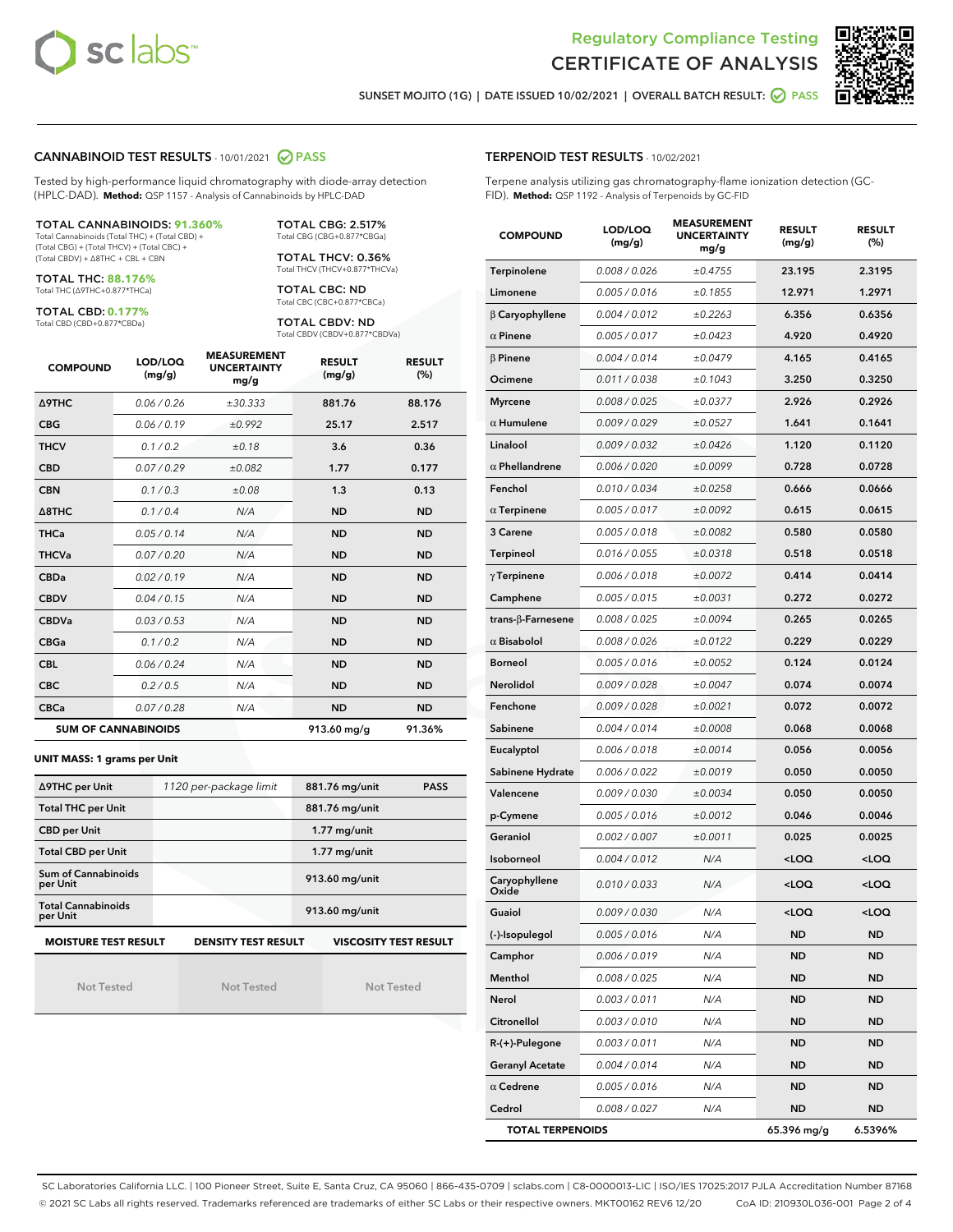



SUNSET MOJITO (1G) | DATE ISSUED 10/02/2021 | OVERALL BATCH RESULT:  $\bigcirc$  PASS

## CATEGORY 1 PESTICIDE TEST RESULTS - 10/02/2021 2 PASS

Pesticide and plant growth regulator analysis utilizing high-performance liquid chromatography-mass spectrometry (HPLC-MS) or gas chromatography-mass spectrometry (GC-MS). \*GC-MS utilized where indicated. **Method:** QSP 1212 - Analysis of Pesticides and Mycotoxins by LC-MS or QSP 1213 - Analysis of Pesticides by GC-MS

| <b>COMPOUND</b>             | LOD/LOQ<br>$(\mu g/g)$ | <b>ACTION</b><br><b>LIMIT</b><br>$(\mu g/g)$ | <b>MEASUREMENT</b><br><b>UNCERTAINTY</b><br>$\mu$ g/g | <b>RESULT</b><br>$(\mu g/g)$ | <b>RESULT</b> |
|-----------------------------|------------------------|----------------------------------------------|-------------------------------------------------------|------------------------------|---------------|
| Aldicarb                    | 0.03 / 0.08            | $\ge$ LOD                                    | N/A                                                   | <b>ND</b>                    | <b>PASS</b>   |
| Carbofuran                  | 0.02/0.05              | $>$ LOD                                      | N/A                                                   | <b>ND</b>                    | <b>PASS</b>   |
| Chlordane*                  | 0.03 / 0.08            | $\geq$ LOD                                   | N/A                                                   | <b>ND</b>                    | <b>PASS</b>   |
| Chlorfenapyr*               | 0.03/0.10              | $\geq$ LOD                                   | N/A                                                   | <b>ND</b>                    | <b>PASS</b>   |
| Chlorpyrifos                | 0.02 / 0.06            | $\ge$ LOD                                    | N/A                                                   | <b>ND</b>                    | <b>PASS</b>   |
| Coumaphos                   | 0.02 / 0.07            | $\ge$ LOD                                    | N/A                                                   | <b>ND</b>                    | <b>PASS</b>   |
| Daminozide                  | 0.02/0.07              | $>$ LOD                                      | N/A                                                   | <b>ND</b>                    | <b>PASS</b>   |
| <b>DDVP</b><br>(Dichlorvos) | 0.03/0.09              | $\ge$ LOD                                    | N/A                                                   | <b>ND</b>                    | <b>PASS</b>   |
| Dimethoate                  | 0.03 / 0.08            | $\ge$ LOD                                    | N/A                                                   | <b>ND</b>                    | <b>PASS</b>   |
| Ethoprop(hos)               | 0.03/0.10              | $>$ LOD                                      | N/A                                                   | <b>ND</b>                    | <b>PASS</b>   |
| Etofenprox                  | 0.02 / 0.06            | $\ge$ LOD                                    | N/A                                                   | <b>ND</b>                    | <b>PASS</b>   |
| Fenoxycarb                  | 0.03 / 0.08            | $\ge$ LOD                                    | N/A                                                   | <b>ND</b>                    | <b>PASS</b>   |
| Fipronil                    | 0.03/0.08              | $\ge$ LOD                                    | N/A                                                   | <b>ND</b>                    | <b>PASS</b>   |
| Imazalil                    | 0.02 / 0.06            | $\ge$ LOD                                    | N/A                                                   | <b>ND</b>                    | <b>PASS</b>   |
| <b>Methiocarb</b>           | 0.02 / 0.07            | $\ge$ LOD                                    | N/A                                                   | <b>ND</b>                    | <b>PASS</b>   |
| Methyl<br>parathion         | 0.03/0.10              | $\ge$ LOD                                    | N/A                                                   | <b>ND</b>                    | <b>PASS</b>   |
| <b>Mevinphos</b>            | 0.03/0.09              | $>$ LOD                                      | N/A                                                   | <b>ND</b>                    | <b>PASS</b>   |
| Paclobutrazol               | 0.02 / 0.05            | $\ge$ LOD                                    | N/A                                                   | <b>ND</b>                    | <b>PASS</b>   |
| Propoxur                    | 0.03/0.09              | $\ge$ LOD                                    | N/A                                                   | <b>ND</b>                    | <b>PASS</b>   |
| Spiroxamine                 | 0.03 / 0.08            | $\ge$ LOD                                    | N/A                                                   | <b>ND</b>                    | <b>PASS</b>   |
| Thiacloprid                 | 0.03/0.10              | $\ge$ LOD                                    | N/A                                                   | <b>ND</b>                    | <b>PASS</b>   |

#### CATEGORY 2 PESTICIDE TEST RESULTS - 10/02/2021 @ PASS

| <b>COMPOUND</b>          | LOD/LOO<br>$(\mu g/g)$ | <b>ACTION</b><br>LIMIT<br>$(\mu g/g)$ | <b>MEASUREMENT</b><br><b>UNCERTAINTY</b><br>$\mu$ g/g | <b>RESULT</b><br>$(\mu g/g)$ | <b>RESULT</b> |  |
|--------------------------|------------------------|---------------------------------------|-------------------------------------------------------|------------------------------|---------------|--|
| Abamectin                | 0.03/0.10              | 0.1                                   | N/A                                                   | <b>ND</b>                    | <b>PASS</b>   |  |
| Acephate                 | 0.02/0.07              | 0.1                                   | N/A                                                   | <b>ND</b>                    | <b>PASS</b>   |  |
| Acequinocyl              | 0.02/0.07              | 0.1                                   | N/A                                                   | <b>ND</b>                    | <b>PASS</b>   |  |
| Acetamiprid              | 0.02/0.05              | 0.1                                   | N/A                                                   | <b>ND</b>                    | <b>PASS</b>   |  |
| Azoxystrobin             | 0.02/0.07              | 0.1                                   | N/A                                                   | <b>ND</b>                    | <b>PASS</b>   |  |
| <b>Bifenazate</b>        | 0.01 / 0.04            | 0.1                                   | N/A                                                   | <b>ND</b>                    | <b>PASS</b>   |  |
| <b>Bifenthrin</b>        | 0.02/0.05              | 3                                     | N/A                                                   | <b>ND</b>                    | <b>PASS</b>   |  |
| <b>Boscalid</b>          | 0.03/0.09              | 0.1                                   | N/A                                                   | <b>ND</b>                    | <b>PASS</b>   |  |
| Captan                   | 0.19/0.57              | 0.7                                   | N/A                                                   | <b>ND</b>                    | <b>PASS</b>   |  |
| Carbaryl                 | 0.02/0.06              | 0.5                                   | N/A                                                   | <b>ND</b>                    | <b>PASS</b>   |  |
| Chlorantranilip-<br>role | 0.04/0.12              | 10                                    | N/A                                                   | <b>ND</b>                    | <b>PASS</b>   |  |
| Clofentezine             | 0.03/0.09              | 0.1                                   | N/A                                                   | <b>ND</b>                    | <b>PASS</b>   |  |

| <b>COMPOUND</b>               | LOD/LOQ<br>$(\mu g/g)$ | <b>ACTION</b><br>LIMIT<br>(µg/g) | <b>MEASUREMENT</b><br><b>UNCERTAINTY</b><br>µg/g | <b>RESULT</b><br>$(\mu g/g)$ | <b>RESULT</b> |
|-------------------------------|------------------------|----------------------------------|--------------------------------------------------|------------------------------|---------------|
| Cyfluthrin                    | 0.12 / 0.38            | $\overline{c}$                   | N/A                                              | <b>ND</b>                    | <b>PASS</b>   |
| Cypermethrin                  | 0.11 / 0.32            | 1                                | N/A                                              | <b>ND</b>                    | <b>PASS</b>   |
| Diazinon                      | 0.02 / 0.05            | 0.1                              | N/A                                              | <b>ND</b>                    | <b>PASS</b>   |
| Dimethomorph                  | 0.03 / 0.09            | $\overline{2}$                   | N/A                                              | ND                           | <b>PASS</b>   |
| Etoxazole                     | 0.02 / 0.06            | 0.1                              | N/A                                              | <b>ND</b>                    | <b>PASS</b>   |
| Fenhexamid                    | 0.03 / 0.09            | 0.1                              | N/A                                              | ND                           | <b>PASS</b>   |
| Fenpyroximate                 | 0.02 / 0.06            | 0.1                              | N/A                                              | <b>ND</b>                    | <b>PASS</b>   |
| Flonicamid                    | 0.03 / 0.10            | 0.1                              | N/A                                              | ND                           | <b>PASS</b>   |
| Fludioxonil                   | 0.03 / 0.10            | 0.1                              | N/A                                              | <b>ND</b>                    | <b>PASS</b>   |
| Hexythiazox                   | 0.02 / 0.07            | 0.1                              | N/A                                              | <b>ND</b>                    | <b>PASS</b>   |
| Imidacloprid                  | 0.04 / 0.11            | 5                                | N/A                                              | ND                           | <b>PASS</b>   |
| Kresoxim-methyl               | 0.02 / 0.07            | 0.1                              | N/A                                              | ND                           | <b>PASS</b>   |
| Malathion                     | 0.03 / 0.09            | 0.5                              | N/A                                              | <b>ND</b>                    | <b>PASS</b>   |
| Metalaxyl                     | 0.02 / 0.07            | $\overline{c}$                   | N/A                                              | ND                           | <b>PASS</b>   |
| Methomyl                      | 0.03 / 0.10            | 1                                | N/A                                              | ND                           | <b>PASS</b>   |
| Myclobutanil                  | 0.03 / 0.09            | 0.1                              | N/A                                              | <b>ND</b>                    | <b>PASS</b>   |
| Naled                         | 0.02 / 0.07            | 0.1                              | N/A                                              | ND                           | <b>PASS</b>   |
| Oxamyl                        | 0.04 / 0.11            | 0.5                              | N/A                                              | ND                           | <b>PASS</b>   |
| Pentachloronitro-<br>benzene* | 0.03 / 0.09            | 0.1                              | N/A                                              | ND                           | <b>PASS</b>   |
| Permethrin                    | 0.04/0.12              | 0.5                              | N/A                                              | <b>ND</b>                    | <b>PASS</b>   |
| Phosmet                       | 0.03 / 0.10            | 0.1                              | N/A                                              | ND                           | <b>PASS</b>   |
| Piperonylbu-<br>toxide        | 0.02 / 0.07            | 3                                | N/A                                              | <b>ND</b>                    | <b>PASS</b>   |
| Prallethrin                   | 0.03 / 0.08            | 0.1                              | N/A                                              | <b>ND</b>                    | <b>PASS</b>   |
| Propiconazole                 | 0.02 / 0.07            | 0.1                              | N/A                                              | ND                           | <b>PASS</b>   |
| Pyrethrins                    | 0.04 / 0.12            | 0.5                              | N/A                                              | ND                           | <b>PASS</b>   |
| Pyridaben                     | 0.02 / 0.07            | 0.1                              | N/A                                              | ND                           | <b>PASS</b>   |
| Spinetoram                    | 0.02 / 0.07            | 0.1                              | N/A                                              | <b>ND</b>                    | <b>PASS</b>   |
| Spinosad                      | 0.02 / 0.07            | 0.1                              | N/A                                              | <b>ND</b>                    | <b>PASS</b>   |
| Spiromesifen                  | 0.02 / 0.05            | 0.1                              | N/A                                              | <b>ND</b>                    | <b>PASS</b>   |
| Spirotetramat                 | 0.02 / 0.06            | 0.1                              | N/A                                              | ND                           | <b>PASS</b>   |
| Tebuconazole                  | 0.02 / 0.07            | 0.1                              | N/A                                              | ND                           | <b>PASS</b>   |
| Thiamethoxam                  | 0.03 / 0.10            | 5                                | N/A                                              | ND                           | <b>PASS</b>   |
| Trifloxystrobin               | 0.03 / 0.08            | 0.1                              | N/A                                              | ND                           | <b>PASS</b>   |

SC Laboratories California LLC. | 100 Pioneer Street, Suite E, Santa Cruz, CA 95060 | 866-435-0709 | sclabs.com | C8-0000013-LIC | ISO/IES 17025:2017 PJLA Accreditation Number 87168 © 2021 SC Labs all rights reserved. Trademarks referenced are trademarks of either SC Labs or their respective owners. MKT00162 REV6 12/20 CoA ID: 210930L036-001 Page 3 of 4